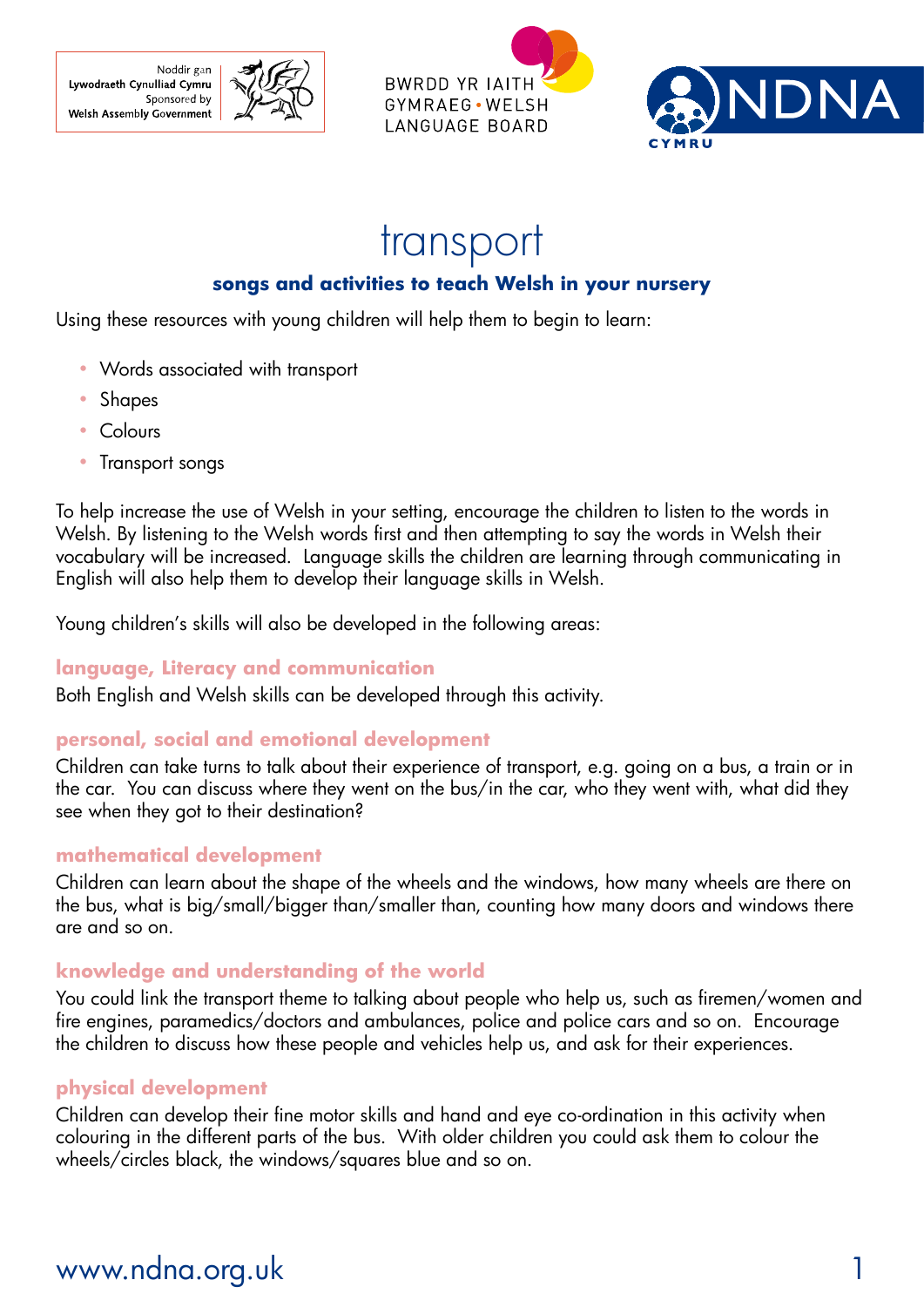





#### **creative development**

Using the coloured picture of the bus when it has been laminated, encourage the children to make play dough wheels and people to put on the bus. This will develop their hand eye co-ordination, and their fine motor skills too. Encourage the children to talk about what they are making, what shape they are making for the wheels, also encourage the children to use their imagination by discussing who the person is on the bus and where they are going.

#### **instructions:**

- Print out page 3 for a picture of a bus for the children to colour in
- Print out page 4 and laminate it to make a play dough mat, where you can ask the children to make play dough people to put in the window, and you can also ask them to make wheels for the bus.

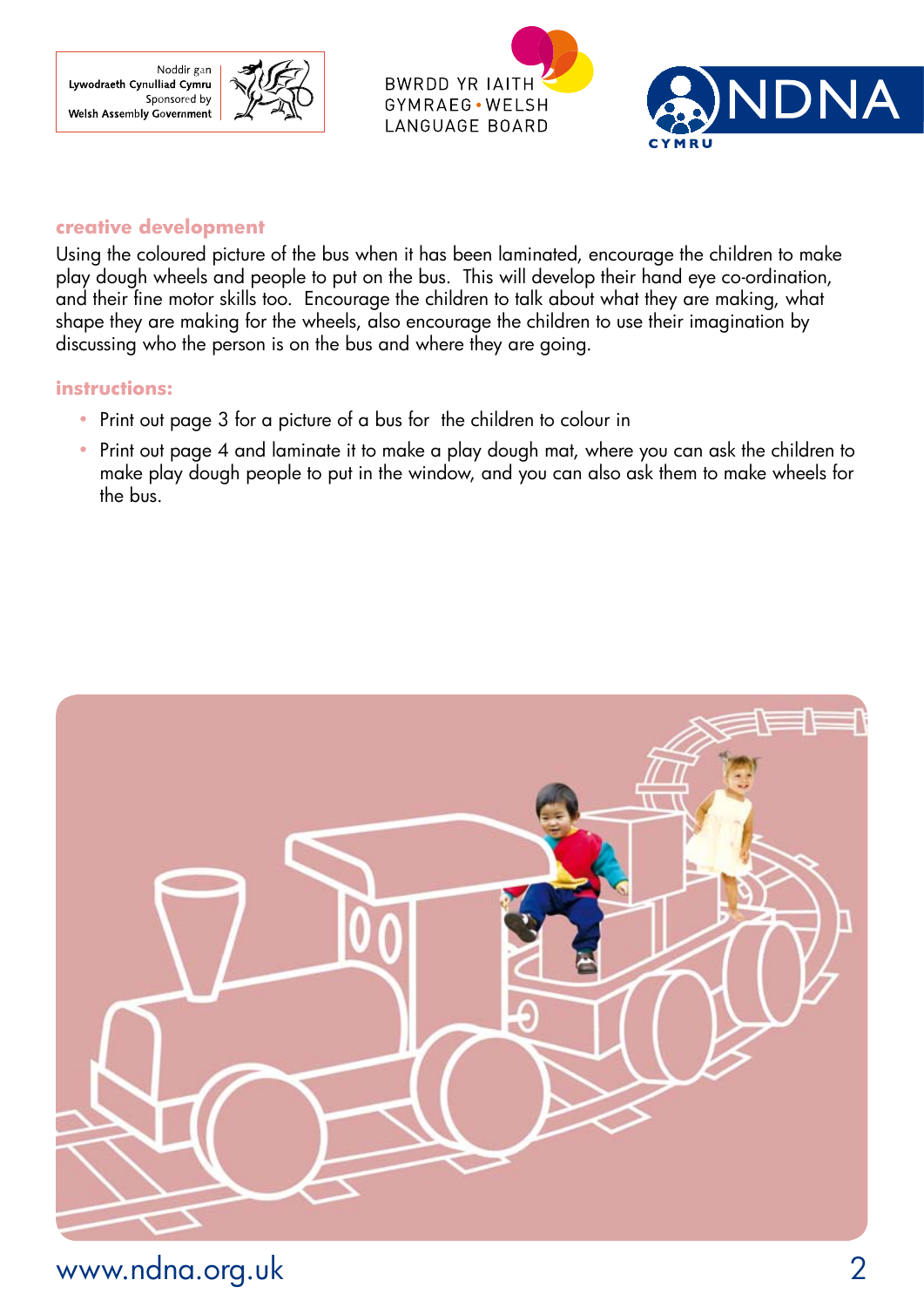





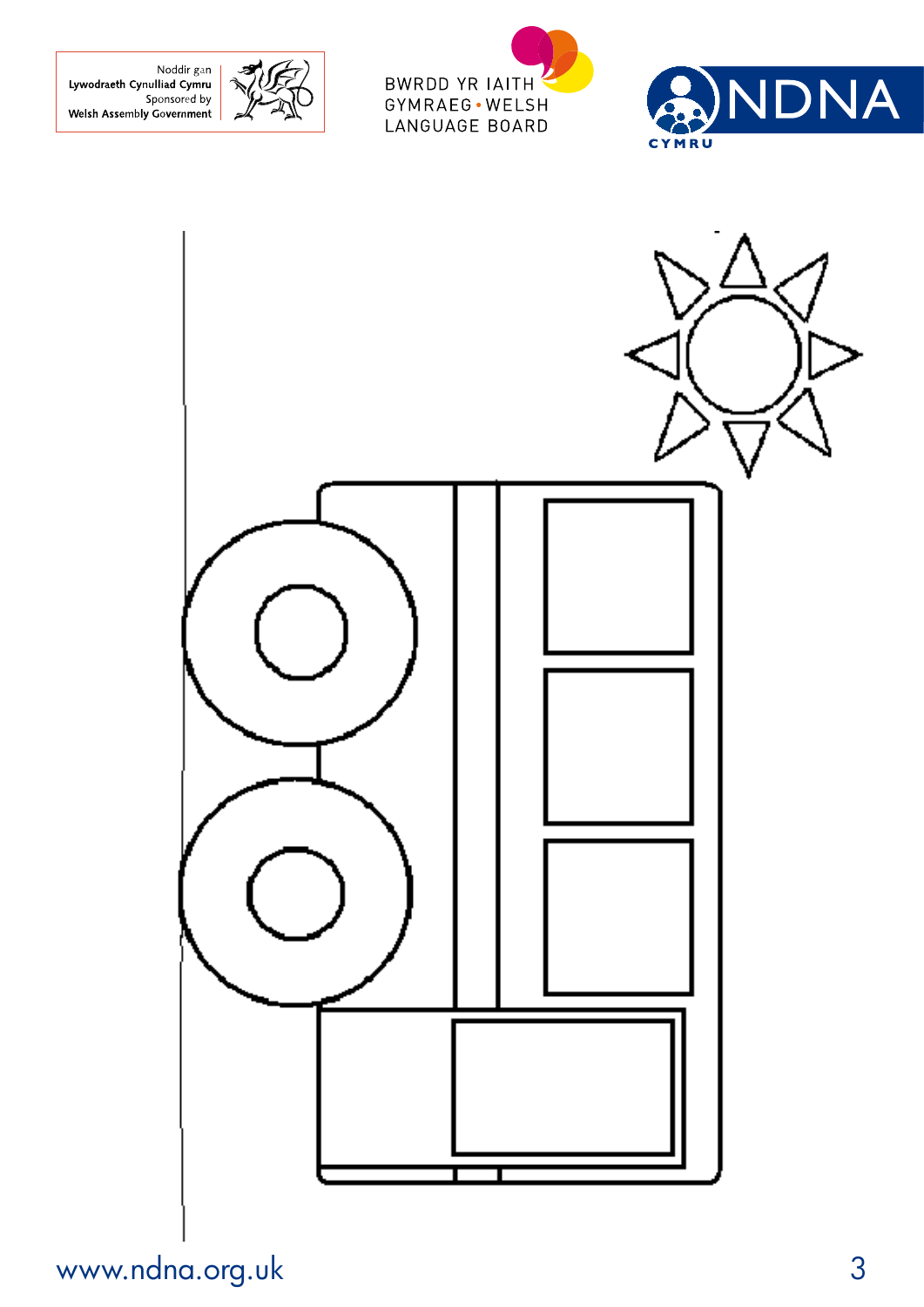





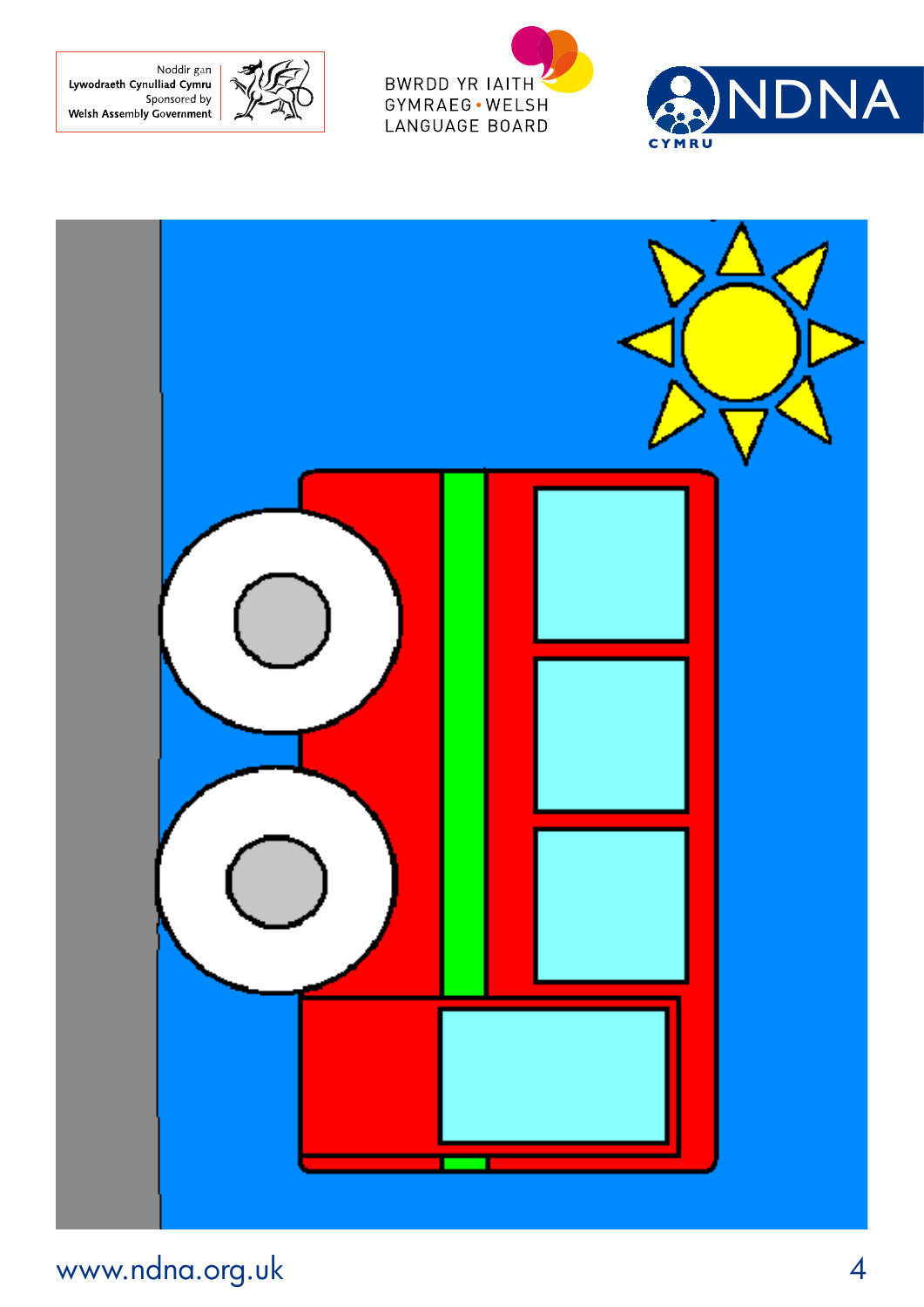





# pronunciation guide

### **mode of transport**

Bus - Bws (boos)

Car - Car (no emphasis on the a in Welsh) Fire engine - Injen Dan (in-gen darn) Ambulance - Ambiwlans (am-bue-lans) Train - Tren (tren with emphasis on the e) Lorry - Lori

### **shapes**

Circle - Cylch (kill-ch) Square - Sgwar (sg-waar) Triangle - Triongl (tree-on-gl) Rectangle - Hirsgwar (he-rr-sg-waar)

### **pronunciation – how to say the words in Welsh**

ll - put the tip of the tongue against the roof of the mouth and hiss, as in Llanelli dd - 'th' as in 'this' th - 'th' as in 'think' ch - as in the Scottish 'loch' o - 'o' as in 'October' rh - r as in 'rain' accompanied by an emission of breath (h) ph - as in pheasant

Have you been on the bus?- Wyt ti wedi bod ar y bws? (w-it tea wed-ee bored arr er boos) Where did you go on the bus? - Ble es di ar y bws? (ble es dee arr er boos) What shape are the wheels? - Pa siap yw yr olwynion? (par sharp ewe err all-win-eon) What shape are the windows? - Pa siap yw y ffenestri? (par sharp ewe er ph-enes-tree)

#### **numbers one to ten:**

Un (ee-n) - One Dau (die) - Two Tri (tree) - Three Pedwar (ped-waar) - Four Pump (pimp) - Five Chwech (ch-where-ch) - Six Saith (sigh-th) - Seven Wyth (ooo-eith) - Eight Naw (now) - Nine Deg (dare-g) - Ten